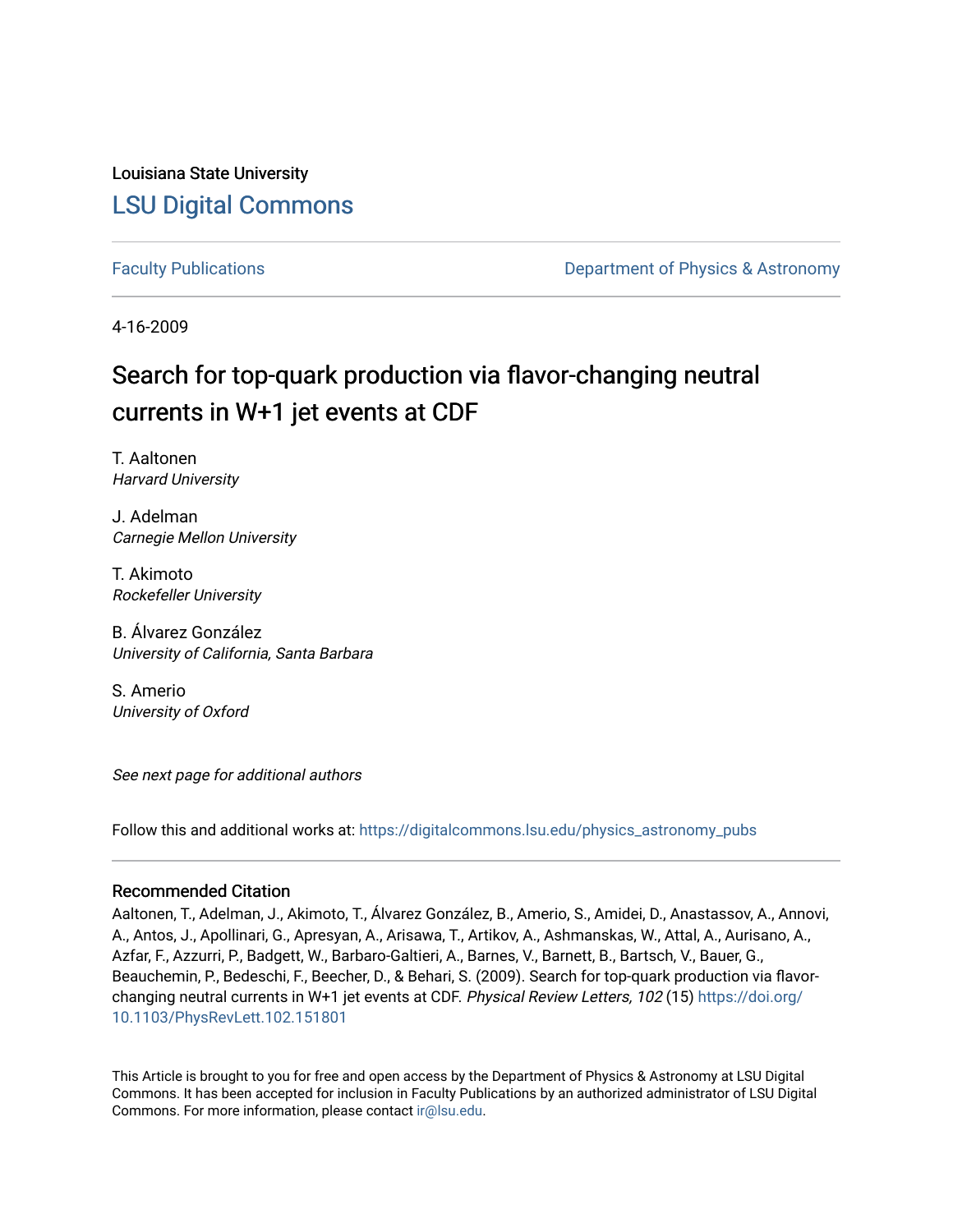### Authors

T. Aaltonen, J. Adelman, T. Akimoto, B. Álvarez González, S. Amerio, D. Amidei, A. Anastassov, A. Annovi, J. Antos, G. Apollinari, A. Apresyan, T. Arisawa, A. Artikov, W. Ashmanskas, A. Attal, A. Aurisano, F. Azfar, P. Azzurri, W. Badgett, A. Barbaro-Galtieri, V. E. Barnes, B. A. Barnett, V. Bartsch, G. Bauer, P. H. Beauchemin, F. Bedeschi, D. Beecher, and S. Behari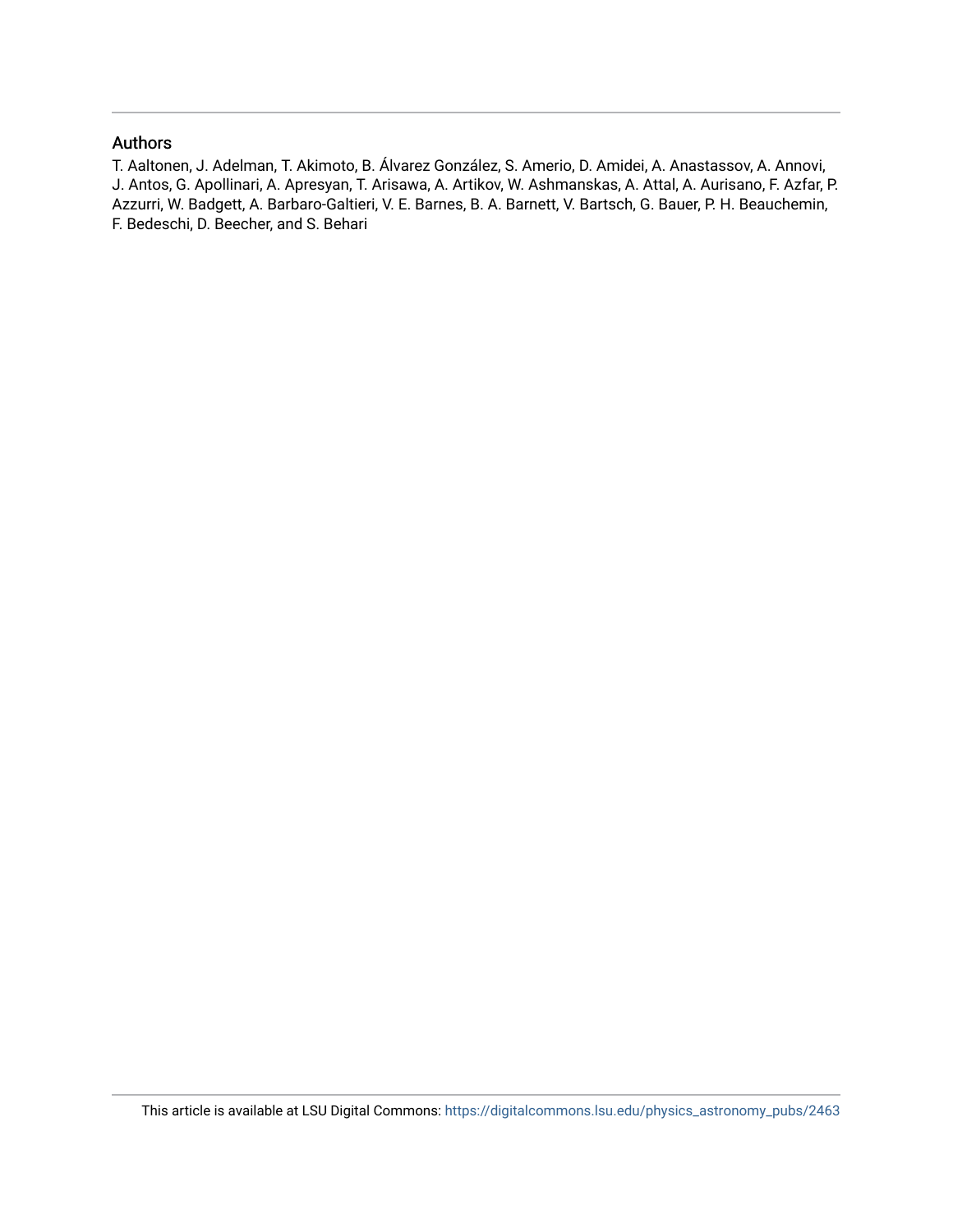

# *Search for Top-Quark Production via Flavor-Changing Neutral Currents in W+1 Jet Events at CDF*

The MIT Faculty has made this article openly available. *[Please](https://libraries.mit.edu/forms/dspace-oa-articles.html) share* how this access benefits you. Your story matters.

| <b>Citation</b>     | CDF Collaboration et al. "Search for Top-Quark Production via<br>Flavor-Changing Neutral Currents in W+1 Jet Events at CDF."<br>Physical Review Letters 102.15 (2009): 151801. © 2009 The<br><b>American Physical Society</b> |
|---------------------|-------------------------------------------------------------------------------------------------------------------------------------------------------------------------------------------------------------------------------|
| <b>As Published</b> | http://dx.doi.org/10.1103/PhysRevLett.102.151801                                                                                                                                                                              |
| <b>Publisher</b>    | <b>American Physical Society</b>                                                                                                                                                                                              |
| <b>Version</b>      | Final published version                                                                                                                                                                                                       |
| <b>Citable link</b> | http://hdl.handle.net/1721.1/51850                                                                                                                                                                                            |
| <b>Terms of Use</b> | Article is made available in accordance with the publisher's<br>policy and may be subject to US copyright law. Please refer to the<br>publisher's site for terms of use.                                                      |



DSpace@MIT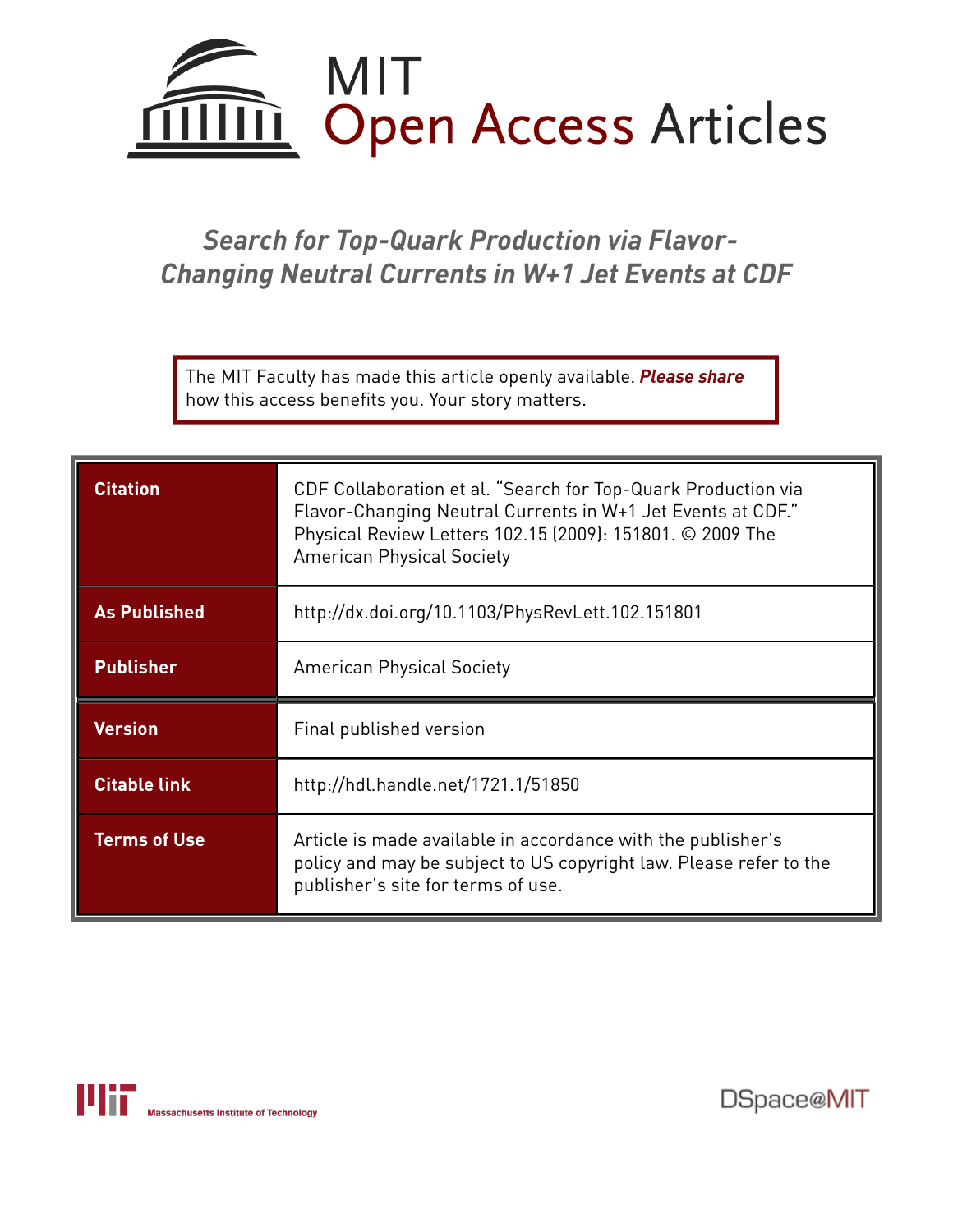### Search for Top-Quark Production via Flavor-Changing Neutral Currents in  $W + 1$  Jet Events at CDF

<span id="page-3-0"></span>T. Aal[t](#page-9-0)onen,<sup>24</sup> J. Adelman,<sup>14</sup> T. Akimoto,<sup>56</sup> B. Álvarez González,<sup>12,t</sup> S. Amerio,<sup>44b,44a</sup> D. Amidei,<sup>35</sup> A. Anastassov,<sup>39</sup> A. Annovi,<sup>20</sup> J. Antos,<sup>15</sup> G. Apollinari,<sup>18</sup> A. Apresyan,<sup>49</sup> T. Arisawa,<sup>58</sup> A. Artikov,<sup>16</sup> W. Ashmanskas,<sup>18</sup> A. Attal,<sup>4</sup> A. Aurisano,<sup>54</sup> F. Azfar,<sup>43</sup> P. Azzurri,<sup>47b,47a</sup> W. Badgett,<sup>18</sup> A. Barbaro-Galtieri,<sup>29</sup> V. E. Barnes,<sup>49</sup> B. A. Barnett,<sup>26</sup> V. Bartsch,<sup>31</sup> G. Bauer,<sup>33</sup> P.-H. Beauchemin,<sup>34</sup> F. Bedeschi,<sup>47a</sup> D. Beecher,<sup>31</sup> S. Behari,<sup>26</sup> G. Bellettini,<sup>47b,47a</sup> J. Bellinger,<sup>60</sup> D. Benjamin,<sup>17</sup> A. Beretvas,<sup>18</sup> J. Beringer,<sup>29</sup> A. Bhatti,<sup>51</sup> M. Binkley,<sup>18</sup> D. Bisello,<sup>44b,44a</sup> I. Bizjak,<sup>31[,y](#page-9-0)</sup> R. E. Blair,<sup>2</sup> C. Blocker,<sup>7</sup> B. Blumenfeld,<sup>26</sup> A. Bocci,<sup>17</sup> A. Bodek,<sup>50</sup> V. Boisvert,<sup>50</sup> G. Bolla,<sup>49</sup> D. Bortoletto,<sup>49</sup> J. Boudreau,<sup>48</sup> A. Boveia,<sup>11</sup> B. Brau,<sup>11[,b](#page-8-0)</sup> A. Bridgeman,<sup>25</sup> L. Brigliadori,<sup>44a</sup> C. Bromberg,<sup>36</sup> E. Brubaker,<sup>14</sup> J. Budagov,<sup>16</sup> H. S. Budd,<sup>50</sup> S. Budd,<sup>25</sup> S. Burke,<sup>18</sup> K. Burkett,<sup>18</sup> G. Busetto,<sup>44b,44a</sup> P. Bussey,<sup>22</sup> A. Buzatu,<sup>34</sup> K. L. Byrum,<sup>2</sup> S. Cabrera,<sup>17,[v](#page-9-0)</sup> C. Calancha,<sup>32</sup> M. Campanelli,<sup>36</sup> M. Campbell,<sup>35</sup> F. Canelli,<sup>14,18</sup> A. Canepa,<sup>46</sup> B. Carls,<sup>25</sup> D. Carlsmith,<sup>60</sup> R. Carosi,<sup>47a</sup> S. Carrillo,<sup>19[,o](#page-8-0)</sup> S. Carron,<sup>34</sup> B. Casal,<sup>12</sup> M. Casarsa,<sup>18</sup> A. Castro,<sup>6b,6a</sup> P. Catastini,<sup>47c,47a</sup> D. Cauz,<sup>55b,55a</sup> V. Cavaliere,<sup>47c,47a</sup> M. Cavalli-Sforza,<sup>4</sup> A. Cerri,<sup>29</sup> L. Cerrito,<sup>31[,p](#page-8-0)</sup> S. H. Chang,<sup>28</sup> Y. C. Chen,<sup>1</sup> M. Chertok,<sup>8</sup> G. Chiarelli,<sup>47a</sup> G. Chlachidze,<sup>18</sup> F. Chlebana,<sup>18</sup> K. Cho,<sup>28</sup> D. Chokheli,<sup>16</sup> J. P. Chou,<sup>23</sup> G. Choudalakis,<sup>33</sup> S. H. Chuang,<sup>53</sup> K. Chung,<sup>13</sup> W. H. Chung,<sup>60</sup> Y. S. Chung,<sup>50</sup> T. Chwalek,<sup>27</sup> C. I. Ciobanu,<sup>45</sup> M. A. Ciocci,<sup>47c,47a</sup> A. Clark,<sup>21</sup> D. Clark,<sup>7</sup> G. Compostella,<sup>44a</sup> M. E. Convery, <sup>18</sup> J. Conway, <sup>8</sup> M. Cordelli, <sup>20</sup> G. Cortiana, <sup>44b, 44a</sup> C. A. Cox, <sup>8</sup> D. J. Cox, <sup>8</sup> F. Crescioli, <sup>47b, 47a</sup> C. Cuenca Almenar, <sup>8, [v](#page-9-0)</sup> J. Cuevas, <sup>12[,t](#page-9-0)</sup> R. Culbertson, <sup>18</sup> J. C. Cully, <sup>35</sup> D. Dagenhart, <sup>18</sup> M. Datta, <sup>18</sup> T. Davies, <sup>22</sup> P. de Barbaro,<sup>50</sup> S. De Cecco,<sup>52a</sup> A. Deisher,<sup>29</sup> G. De Lorenzo,<sup>4</sup> M. Dell'Orso,<sup>47b,47a</sup> C. Deluca,<sup>4</sup> L. Demortier,<sup>51</sup> J. Deng,<sup>17</sup> M. Deninno, <sup>6a</sup> P. F. Derwent, <sup>18</sup> G. P. di Giovanni, <sup>45</sup> C. Dionisi, <sup>52b, 52a</sup> B. Di Ruzza, <sup>55b, 55a</sup> J. R. Dittmann, <sup>5</sup> M. D'Onofrio, <sup>4</sup> S. Donati, <sup>47b, 47a</sup> P. Dong, <sup>9</sup> J. Donini, <sup>44a</sup> T. Dorigo, <sup>44a</sup> S. Dube, <sup>53</sup> J. Efron, <sup>40</sup> A. Elagin, <sup>54</sup> R. Erbacher, <sup>8</sup> D. Errede, <sup>25</sup> S. Errede,<sup>25</sup> R. Eusebi,<sup>18</sup> H. C. Fang,<sup>29</sup> S. Farrington,<sup>43</sup> W. T. Fedorko,<sup>14</sup> R. G. Feild,<sup>61</sup> M. Feindt,<sup>27</sup> J. P. Fernandez,<sup>32</sup> C. Ferrazza,  $47d,47a$  R. Field,  $19$  G. Flanagan,  $49$  R. Forrest,  $8$  M. J. Frank,  $5$  M. Franklin,  $23$  J. C. Freeman,  $18$  I. Furic,  $19$ M. Gallinaro,<sup>52a</sup> J. Galyardt,<sup>13</sup> F. Garberson,<sup>11</sup> J. E. Garcia,<sup>21</sup> A. F. Garfinkel,<sup>49</sup> K. Genser,<sup>18</sup> H. Gerberich,<sup>25</sup> D. Gerdes,<sup>35</sup> A. Gessler,<sup>27</sup> S. Giagu,<sup>52b,52a</sup> V. Giakoumopoulou,<sup>3</sup> P. Giannetti,<sup>47a</sup> K. Gibson,<sup>48</sup> J. L. Gimmell,<sup>50</sup> C. M. Ginsburg,<sup>18</sup> N. Giokaris,<sup>3</sup> M. Giordani,<sup>55b,55a</sup> P. Giromini,<sup>20</sup> M. Giunta,<sup>47b,47a</sup> G. Giurgiu,<sup>26</sup> V. Glagolev,<sup>16</sup> D. Glenzinski,<sup>18</sup> M. Gold,<sup>38</sup> N. Goldschmidt,<sup>19</sup> A. Golossanov,<sup>18</sup> G. Gomez,<sup>12</sup> G. Gomez-Ceballos,<sup>33</sup> M. Goncharov,<sup>33</sup> O. González,<sup>32</sup> I. Gorelov,<sup>38</sup> A. T. Goshaw,<sup>17</sup> K. Goulianos,<sup>51</sup> A. Gresele,<sup>44b,44a</sup> S. Grinstein,<sup>23</sup> C. Grosso-Pilcher,<sup>14</sup> R. C. Group,<sup>18</sup> U. Grundler,<sup>25</sup> J. Guimaraes da Costa,<sup>23</sup> Z. Gunay-Unalan,<sup>36</sup> C. Haber,<sup>29</sup> K. Hahn,<sup>33</sup> S. R. Hahn,<sup>18</sup> E. Halkiadakis,<sup>53</sup> B.-Y. Han,<sup>50</sup> J. Y. Han,<sup>50</sup> F. Happacher,<sup>20</sup> K. Hara,<sup>56</sup> D. Hare,<sup>53</sup> M. Hare,<sup>57</sup> S. Harper,<sup>43</sup> R. F. Harr,<sup>59</sup> R. M. Harris,<sup>18</sup> M. Hartz,<sup>48</sup> K. Hatakeyama,<sup>51</sup> C. Hays,<sup>43</sup> M. Heck,<sup>27</sup> A. Heijboer,<sup>46</sup> J. Heinrich,<sup>46</sup> C. Henderson,<sup>33</sup> M. Herndon,<sup>60</sup> J. Heuser,<sup>27</sup> S. Hewamanage,<sup>5</sup> D. Hi[d](#page-8-0)as,<sup>17</sup> C. S. Hill,<sup>10,d</sup> D. Hirschbuehl,<sup>27[,x](#page-9-0)</sup> A. Hocker,<sup>18</sup> S. Hou,<sup>1</sup> M. Houlden,<sup>30</sup> S.-C. Hsu,<sup>29</sup> B. T. Huffman,<sup>43</sup> R. E. Hughes,<sup>40</sup> U. Husemann,<sup>61</sup> M. Hussein,<sup>36</sup> J. Huston,<sup>36</sup> J. Incandela,<sup>11</sup> G. Introzzi,<sup>47a</sup> M. Iori,<sup>52b,52a</sup> A. Ivanov, <sup>8</sup> E. James, <sup>18</sup> D. Jang, <sup>13</sup> B. Jayatilaka, <sup>17</sup> E. J. Jeon, <sup>28</sup> M. K. Jha, <sup>6a</sup> S. Jindariani, <sup>18</sup> W. Johnson, <sup>8</sup> M. Jones, <sup>49</sup> K. K. Joo,<sup>28</sup> S. Y. Jun,<sup>13</sup> J. E. Jung,<sup>28</sup> T. R. Junk,<sup>18</sup> T. Ka[m](#page-8-0)on,<sup>54</sup> D. Kar,<sup>19</sup> P. E. Karchin,<sup>59</sup> Y. Kato,<sup>42,m</sup> R. Kephart,<sup>18</sup> J. Keung,<sup>46</sup> V. Khotilovich,<sup>54</sup> B. Kilminster,<sup>18</sup> D. H. Kim,<sup>28</sup> H. S. Kim,<sup>28</sup> H. W. Kim,<sup>28</sup> J. E. Kim,<sup>28</sup> M. J. Kim,<sup>20</sup> S. B. Kim,<sup>28</sup> S. H. Kim,<sup>56</sup> Y. K. Kim,<sup>14</sup> N. Kimura,<sup>56</sup> L. Kirsch,<sup>7</sup> S. Klimenko,<sup>19</sup> B. Knuteson,<sup>33</sup> B. R. Ko,<sup>17</sup> K. Kondo,<sup>58</sup> D. J. Kong,<sup>28</sup> J. Konigsberg,<sup>19</sup> A. Korytov,<sup>19</sup> A. V. Kotwal,<sup>17</sup> M. Kreps,<sup>27</sup> J. Kroll,<sup>46</sup> D. Krop,<sup>14</sup> N. Krumnack,<sup>5</sup> M. Kruse,<sup>17</sup> V. Krutelyov,<sup>11</sup> T. Kubo,<sup>56</sup> T. Kuhr,<sup>27</sup> N. P. Kulkarni,<sup>59</sup> M. Kurata,<sup>56</sup> S. Kwang,<sup>14</sup> A. T. Laasanen,<sup>49</sup> S. Lami,<sup>47a</sup> S. Lammel,<[s](#page-8-0)up>18</sup> M. Lancaster,<sup>31</sup> R. L. Lander,<sup>8</sup> K. Lannon,<sup>40,s</sup> A. Lath,<sup>53</sup> G. Latino,<sup>47c,47a</sup> I. Lazzizzera,<sup>44b,44a</sup> T. LeCompte,<sup>2</sup> E. Lee,<sup>54</sup> H. S. Lee,<sup>14</sup> S. W. Lee,<sup>54[,u](#page-9-0)</sup> S. Leone,<sup>47a</sup> J. D. Lewis,<sup>18</sup> C.-S. Lin,<sup>29</sup> J. Linacre,<sup>43</sup> M. Lindgren,<sup>18</sup> E. Lipeles,<sup>46</sup> T. M. Liss,<sup>25</sup> A. Lister,<sup>8</sup> D. O. Litvintsev,<sup>18</sup> C. Liu,<sup>48</sup> T. Liu,<sup>18</sup> N. S. Lockyer,<sup>46</sup> A. Loginov,<sup>61</sup> M. Loreti,<sup>44b,44a</sup> L. Lovas,<sup>15</sup> D. Lucchesi,<sup>44b,44a</sup> C. Luci,<sup>52b,52a</sup> J. Lueck,<sup>27</sup> P. Lujan,<sup>29</sup> P. Lukens,<sup>18</sup> G. Lungu,<sup>51</sup> L. Lyons,<sup>43</sup> J. Lys,<sup>29</sup> R. Lysak,<sup>15</sup> D. MacQueen,<sup>34</sup> R. Madrak,<sup>18</sup> K. Maeshima,<sup>18</sup> K. Makhoul,<sup>33</sup> T. Maki,<sup>24</sup> P. Maksimovic,<sup>26</sup> S. Malde,<sup>43</sup> S. Malik,<sup>31</sup> G. Manca,<sup>30[,f](#page-8-0)</sup> A. Manousakis-Katsikakis,<sup>3</sup> F. Margaro[l](#page-8-0)i,<sup>49</sup> C. Marino,<sup>27</sup> C. P. Marino,<sup>25</sup> A. Martin,<sup>61</sup> V. Martin,<sup>22,1</sup> M. Martínez,<sup>4</sup> R. Martínez-Ballarín,<sup>32</sup> T. Maruyama,<sup>56</sup> P. Mastrandrea,<sup>52a</sup> T. Masubuchi,<sup>56</sup> M. Mathis,<sup>26</sup> M. E. Mattson,<sup>59</sup> P. Mazzanti,<sup>6a</sup> K. S. McFarland,<sup>50</sup> P. McIntyre,<sup>54</sup> R. McNulty,<sup>30[,k](#page-8-0)</sup> A. Mehta,<sup>30</sup> P. Mehtala,<sup>24</sup> A. Menzione,<sup>47a</sup> P. Merkel,<sup>49</sup> C. Mesropian,<sup>51</sup> T. Miao,<sup>18</sup> N. Miladinovic,<sup>7</sup> R. Miller,<sup>36</sup> C. Mills,<sup>23</sup> M. Milnik,<sup>27</sup> A. Mitra,<sup>1</sup> G. Mitselmakher,<sup>19</sup> H. Miyake,<sup>56</sup> N. Moggi,<sup>6a</sup> C. S. Moon,<sup>28</sup> R. Moore,<sup>18</sup> M. J. Morello,<sup>47b,47a</sup> J. Morlock,<sup>27</sup> P. Movilla Fernandez,<sup>18</sup> J. Mülmenstädt,<sup>29</sup> A. Mukherjee,<sup>18</sup> Th. Muller,<sup>27</sup> R. Mumford,<sup>26</sup> P. Murat,<sup>18</sup> M. Mussini,<sup>6b,6a</sup> J. Nachtman,<sup>18</sup> Y. Nagai,<sup>56</sup>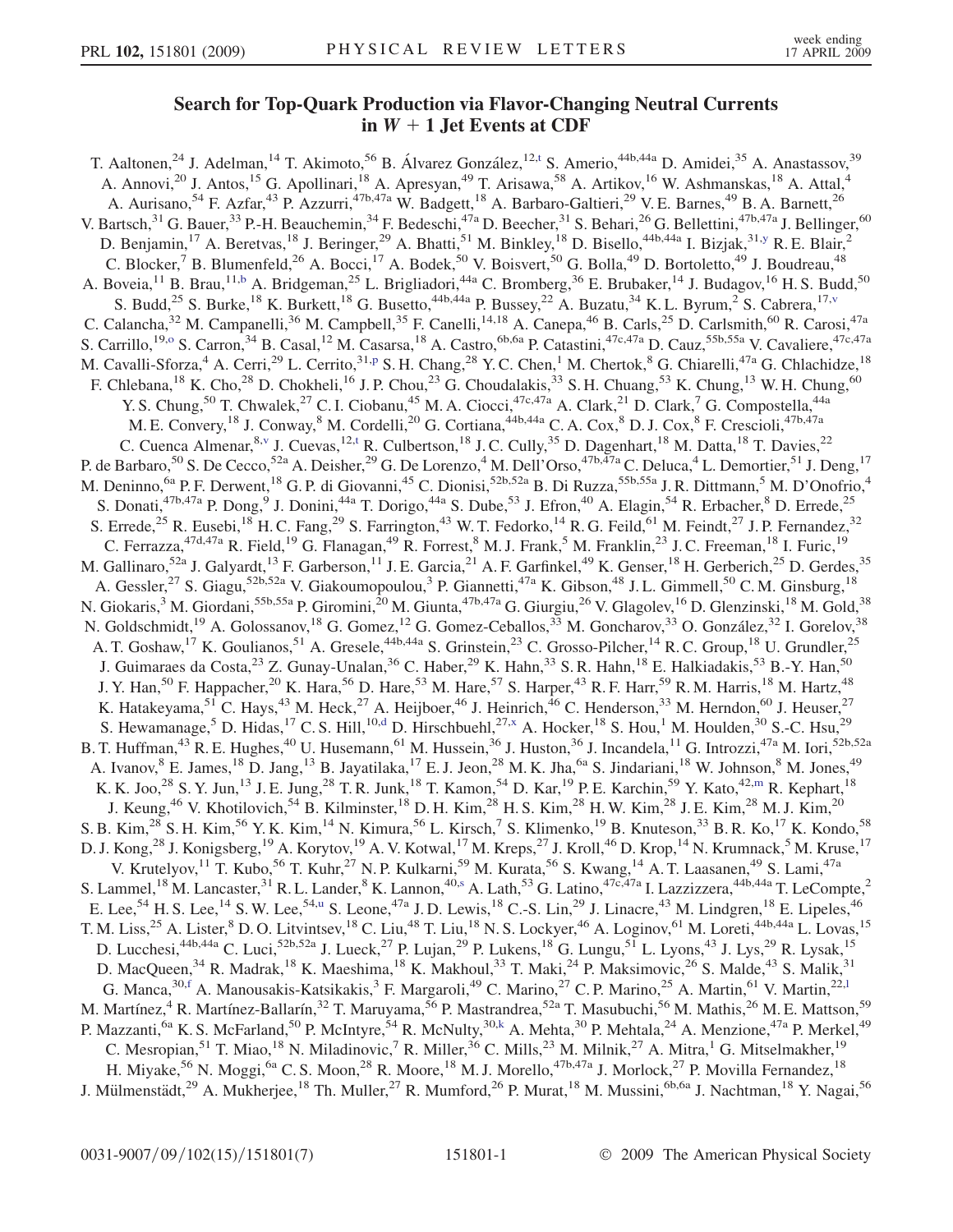<span id="page-4-0"></span>A. Nagano,<sup>56</sup> J. Naganoma,<sup>56</sup> K. Nakamura,<sup>56</sup> I. Nakano,<sup>41</sup> A. Napier,<sup>57</sup> V. Necula,<sup>17</sup> J. Nett,<sup>60</sup> C. Neu,<sup>46,[w](#page-9-0)</sup> M. S. Neubauer,<sup>25</sup> S. Neubauer,<sup>27</sup> J. Nielsen,<sup>29,[h](#page-8-0)</sup> L. Nodulman,<sup>2</sup> M. Norman,<sup>10</sup> O. Norniella,<sup>25</sup> E. Nurse,<sup>31</sup> L. Oakes,<sup>43</sup> S. H. Oh,<sup>17</sup> Y. D. Oh,<sup>28</sup> I. Oksuzian,<sup>19</sup> T. Okusawa,<sup>42</sup> R. Orava,<sup>24</sup> K. Osterberg,<sup>24</sup> S. Pagan Griso,<sup>44b,44a</sup> E. Palencia,<sup>18</sup> V. Papadimitriou,<sup>18</sup> A. Papaikonomou,<sup>27</sup> A. A. Paramonov,<sup>14</sup> B. Parks,<sup>40</sup> S. Pashapour,<sup>34</sup> J. Patrick,<sup>18</sup> G. Pauletta,<sup>55b,55a</sup> M. Paulini,<sup>13</sup> C. Paus,<sup>33</sup> T. Peiffer,<sup>27</sup> D. E. Pellett,<sup>8</sup> A. Penzo,<sup>55a</sup> T. J. Phillips,<sup>17</sup> G. Piacentino,<sup>47a</sup> E. Pianori,<sup>46</sup> L. Pinera,<sup>19</sup> K. Pitts,<sup>25</sup> C. Plager,<sup>9</sup> L. Pondrom,<sup>60</sup> O. Poukhov,<sup>16[,a](#page-8-0)</sup> N. Pounder,<sup>43</sup> F. Prakoshyn,<sup>16</sup> A. Pronko,<sup>18</sup> J. Proudfoot,<sup>2</sup> F. Ptohos,<sup>18,[j](#page-8-0)</sup> E. Pueschel,<sup>13</sup> G. Punzi,<sup>47b,47a</sup> J. Pursley,<sup>60</sup> J. Ra[d](#page-8-0)emacker,<sup>43,d</sup> A. Rahaman,<sup>48</sup> V. Ramakrishnan,<sup>60</sup> N. Ranjan,<sup>49</sup> I. Redondo,<sup>32</sup> P. Renton,<sup>43</sup> M. Renz,<sup>27</sup> M. Rescigno,<sup>52a</sup> S. Richter,<sup>27</sup> F. Rimondi,<sup>6b,6a</sup> L. Ristori,<sup>47a</sup> A. Robson,<sup>22</sup> T. Rodrigo,<sup>12</sup> T. Rodriguez,<sup>46</sup> E. Rogers,<sup>25</sup> S. Rolli,<sup>57</sup> R. Roser,<sup>18</sup> M. Rossi,<sup>55a</sup> R. Rossin,<sup>11</sup> P. Roy,<sup>34</sup> A. Ruiz,<sup>12</sup> J. Russ,<sup>13</sup> V. Rusu,<sup>18</sup> B. Rutherford,<sup>18</sup> H. Saarikko,<sup>24</sup> A. Safonov,<sup>54</sup> W. K. Sakumoto,<sup>50</sup> O. Saltó,<sup>4</sup> L. Santi,<sup>55b,55a</sup> S. Sarkar,<sup>52b,52a</sup> L. Sartori,<sup>47a</sup> K. Sato,<sup>18</sup> A. Savoy-Navarro,<sup>45</sup> P. Schlabach,<sup>18</sup> A. Schmidt,<sup>27</sup> E. E. Schmidt,<sup>18</sup> M. A. Schmidt,<sup>14</sup> M. P. Schmidt,<sup>61,[a](#page-8-0)</sup> M. Schmitt,<sup>39</sup> T. Schwarz,<sup>8</sup> L. Scodellaro,<sup>12</sup> A. Scribano,<sup>47c,47a</sup> F. Scuri,<sup>47a</sup> A. Sedov,<sup>49</sup> S. Seidel,<sup>38</sup> Y. Seiya,<sup>42</sup> A. Semenov,<sup>16</sup> L. Sexton-Kennedy,<sup>18</sup> F. Sforza,<sup>47a</sup> A. Sfyrla,<sup>25</sup> S. Z. Shalhout,<sup>59</sup> T. Shears,<sup>30</sup> P. F. Shepa[r](#page-8-0)d,<sup>48</sup> M. Shimojima,<sup>56,r</sup> S. Shiraishi,<sup>14</sup> M. Shochet,<sup>14</sup> Y. Shon,<sup>60</sup> I. Shreyber,<sup>37</sup> A. Sidoti,<sup>47a</sup> P. Sinervo,<sup>34</sup> A. Sisakyan,<sup>16</sup> A. J. Slaughter,<sup>18</sup> J. Slaunwhite,<sup>40</sup> K. Sliwa,<sup>57</sup> J. R. Smith,<sup>8</sup> F. D. Snider,<sup>18</sup> R. Snihur,<sup>34</sup> A. Soha,<sup>8</sup> S. Somalwar,<sup>53</sup> V. Sorin,<sup>36</sup> J. Spalding,<sup>18</sup> T. Spreitzer,<sup>34</sup> P. Squillacioti,<sup>47c,47a</sup> M. Stanitzki,<sup>61</sup> R. St. Denis,<sup>22</sup> B. Stelzer,<sup>34</sup> O. Stelzer-Chilton,<sup>34</sup> D. Stentz,<sup>39</sup> J. Strologas,<sup>38</sup> G. L. Strycker,<sup>35</sup> D. Stuart,<sup>11</sup> J. S. Suh,<sup>28</sup> A. Sukhanov,<sup>19</sup> I. Suslov,<sup>16</sup> T. Suzuki,<sup>56</sup> A. Taffard,<sup>25,[g](#page-8-0)</sup> R. Takashima,<sup>41</sup> Y. Takeuchi,<sup>56</sup> R. Tanaka,<sup>41</sup> M. Tecchio,<sup>35</sup> P. K. Teng,<sup>1</sup> K. Terashi,<sup>51</sup> J. Thom,<sup>18,[i](#page-8-0)</sup> A. S. Thompson,<sup>22</sup> G. A. Thompson,<sup>25</sup> E. Thomson,<sup>46</sup> P. Tipton,<sup>61</sup> P. Ttito-Guzmán,<sup>32</sup> S. Tkaczyk,<sup>18</sup> D. Toback,<sup>54</sup> S. Tokar,<sup>15</sup> K. Tollefson,<sup>36</sup> T. Tomura,<sup>56</sup> D. Tonelli,<sup>18</sup> S. Torre,<sup>20</sup> D. Torretta,<sup>18</sup> P. Totaro,<sup>55b,55a</sup> S. Tourneur,<sup>45</sup> M. Trovato,<sup>47a</sup> S.-Y. Tsai,<sup>1</sup> Y. Tu,<sup>46</sup> N. Turini,<sup>47c,47a</sup> F. Ukegawa,<sup>56</sup> S. Vallecorsa,<sup>21</sup> N. van Remortel,<sup>24[,c](#page-8-0)</sup> A. Varganov,<sup>35</sup> E. Vataga,<sup>47d,47a</sup> F. Vázquez,<sup>19,0</sup> G. Velev,<sup>18</sup> C. Vellidis,<sup>3</sup> M. Vidal,<sup>32</sup> R. Vidal,<sup>18</sup> I. Vila,<sup>12</sup> R. Vilar,<sup>12</sup> T. Vine,<sup>31</sup> M. V[o](#page-8-0)gel,<sup>38</sup> I. Volobouev,<sup>29[,u](#page-9-0)</sup> G. Volpi,<sup>47b,47a</sup> P. Wagner,<sup>46</sup> R. G. Wagner,<sup>2</sup> R. L. Wagner,<sup>18</sup> W. Wagner,<sup>27,[x](#page-9-0)</sup> J. Wagner-Kuhr,<sup>27</sup> T. Wakisaka,<sup>42</sup> R. Wallny,<sup>9</sup> S. M. Wang,<sup>1</sup> A. Warburton,<sup>34</sup> D. Waters,<sup>31</sup> M. Weinberger,<sup>54</sup> J. Weinelt,<sup>27</sup> W. C. Wester III,<sup>18</sup> B. Whitehouse,<sup>57</sup> D. Whiteson,<sup>46[,g](#page-8-0)</sup> A. B. Wicklund,<sup>2</sup> E. Wicklund,<sup>18</sup> S. Wilbur,<sup>14</sup> G. Williams,<sup>34</sup> H. H. Williams,<sup>46</sup> P. Wilson,<sup>18</sup> B. L. Winer,<sup>40</sup> P. Wittich,<sup>18[,i](#page-8-0)</sup> S. Wolbers,<sup>18</sup> C. Wolfe,<sup>14</sup> T. Wright,<sup>35</sup> X. Wu,<sup>21</sup> F. Würthwein,<sup>10</sup> S. Xie,<sup>33</sup> A. Yagil,<sup>10</sup> K. Yamamoto,<sup>42</sup> J. Yamaoka,<sup>17</sup> U.K. Yang,<sup>14,[q](#page-8-0)</sup> Y.C. Yang,<sup>28</sup> W.M. Yao,<sup>29</sup> G.P. Yeh,<sup>18</sup> J. Yoh,<sup>18</sup> K. Yorita,<sup>58</sup> T. Yoshida,<sup>42,[n](#page-8-0)</sup> G. B. Yu,<sup>50</sup> I. Yu,<sup>28</sup> S. S. Yu,<sup>18</sup> J. C. Yun,<sup>18</sup> L. Zanello,<sup>52b,52a</sup> A. Zanetti,<sup>55a</sup> X. Zhang,<sup>25</sup>

Y. Zh[e](#page-8-0)ng,<sup>9,e</sup> and S. Zucchelli<sup>6b,6a</sup>

(CDF Collaboration)

<sup>1</sup>Institute of Physics, Academia Sinica, Taipei, Taiwan 11529, Republic of China<br><sup>2</sup>Argonna National Laboratory, Argonna Illinois 60430, USA

 $A$ rgonne National Laboratory, Argonne, Illinois 60439, USA<br> $3$ University of Athens, 157 71 Athens, Greece

University of Athens, 157 71 Athens, Greece <sup>4</sup> Institut de Fisica d'Altes Energies, Universitat Autonoma de Barcelona,

E-08193, Bellaterra (Barcelona), Spain<br><sup>5</sup>Baylor University, Waco, Texas 76798, USA

<sup>6a</sup>Istituto Nazionale di Fisica Nucleare Bologna, I-40127 Bologna, Italy 6bUniversity of Bologna, I-40127 Bologna, Italy

 ${}^{7}$ Brandeis University, Waltham, Massachusetts 02254, USA

 ${}^{8}$ University of California, Davis, Davis, California 95616, USA

<sup>9</sup>University of California, Los Angeles, Los Angeles, California 90024, USA

<sup>10</sup>University of California, San Diego, La Jolla, California 92093, USA<br><sup>11</sup>University of California, Santa Barbara, Santa Barbara, California 93106, USA<br><sup>12</sup>Instituto de Fisica de Cantabria, CSIC-University of Cantabria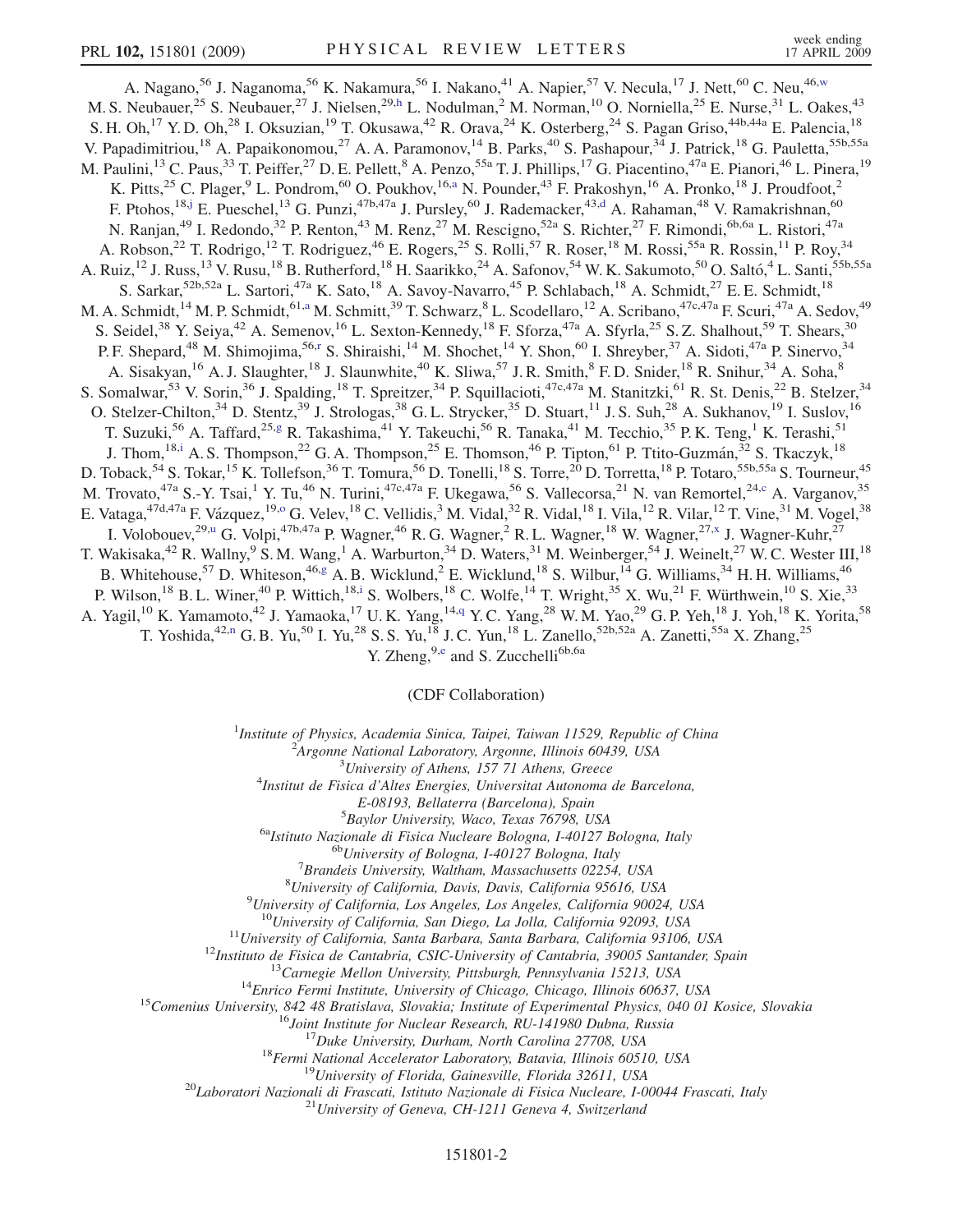<sup>22</sup>Glasgow University, Glasgow G12 8QQ, United Kingdom<br><sup>23</sup>Harvard University, Cambridge, Massachusetts 02138, USA<br><sup>24</sup>Division of High Energy Physics, Department of Physics, University of Helsinki and Helsinki Institute <sup>25</sup> University of Illinois, Urbana, Illinois 61801, USA<br><sup>26</sup>The Johns Hopkins University, Baltimore, Maryland 21218, USA<br><sup>27</sup>Institut für Experimentelle Kernphysik, Universität Karlsruhe, 76128 Karlsruhe, Germany<br><sup>28</sup>Cen Seoul National University, Seoul 151-742, Korea; Sungkyunkwan University, Suwon 440-746, Korea; Korea Institute of Science and Technology Information, Daejeon, 305-806, Korea; Chonnam National University, Gwangju, 500-757, Korea<br><sup>29</sup>Ernest Orlando Lawrence Berkeley National Laboratory, Berkeley, California 94720, USA<br><sup>30</sup>University of Liverpool, Liverpool L69 7ZE, United Kingdom<br><sup>31</sup>University C Simon Fraser University, Burnaby, British Columbia, Canada V5A 1S6; University of Toronto, Toronto, Ontario, Canada M5S 1A7; and TRIUMF, Vancouver, British Columbia, Canada V6T 2A3 <sup>35</sup> University of Michigan, Ann Arbor, Michigan 48109, USA<br><sup>36</sup> Michigan State University, East Lansing, Michigan 48824, USA<br><sup>37</sup> Institution for Theoretical and Experimental Physics, ITEP, Moscow 117259, Russia<br><sup>38</sup> Uni <sup>43</sup>University of Oxford, Oxford OX1 3RH, United Kingdom<br><sup>44a</sup>Istituto Nazionale di Fisica Nucleare, Sezione di Padova-Trento, I-35131 Padova, Italy<br><sup>44b</sup>University of Padova, I-35131 Padova, Italy<br><sup>45</sup>LPNHE, Universite P <sup>47b</sup>University of Pisa, I-56127 Pisa, Italy<br><sup>47c</sup>University of Siena, I-56127 Pisa, Italy<br><sup>47d</sup>Scuola Normale Superiore, I-56127 Pisa, Italy<br><sup>48</sup>University of Pittsburgh, Pittsburgh, Pennsylvania 15260, USA<br><sup>49</sup>Purdue Un <sup>49</sup>Purdue University, West Lafayette, Indiana 47907, USA<br><sup>50</sup>University of Rochester, Rochester, New York 14627, USA<br><sup>51</sup>The Rockefeller University, New York, New York 10021, USA<br><sup>52</sup>Natituto Nazionale di Fisica Nucleare <sup>60</sup>University of Wisconsin, Madison, Wisconsin 53706, USA<br><sup>61</sup>Yale University, New Haven, Connecticut 06520, USA (Received 14 January 2009; published 16 April 2009)

We report on a search for the non-standard-model process  $u(c) + g \rightarrow t$  using  $p\bar{p}$  collision data collected by the Collider Detector at Fermilab II detector corresponding to 2.2  $\text{fb}^{-1}$ . The candidate events are classified as signal-like or backgroundlike by an artificial neural network. The observed discriminant distribution yields no evidence for flavor-changing neutral current top-quark production, resulting in an upper limit on the production cross section  $\sigma(u(c) + g \rightarrow t)$  < 1.8 pb at the 95% C.L. Using theoretical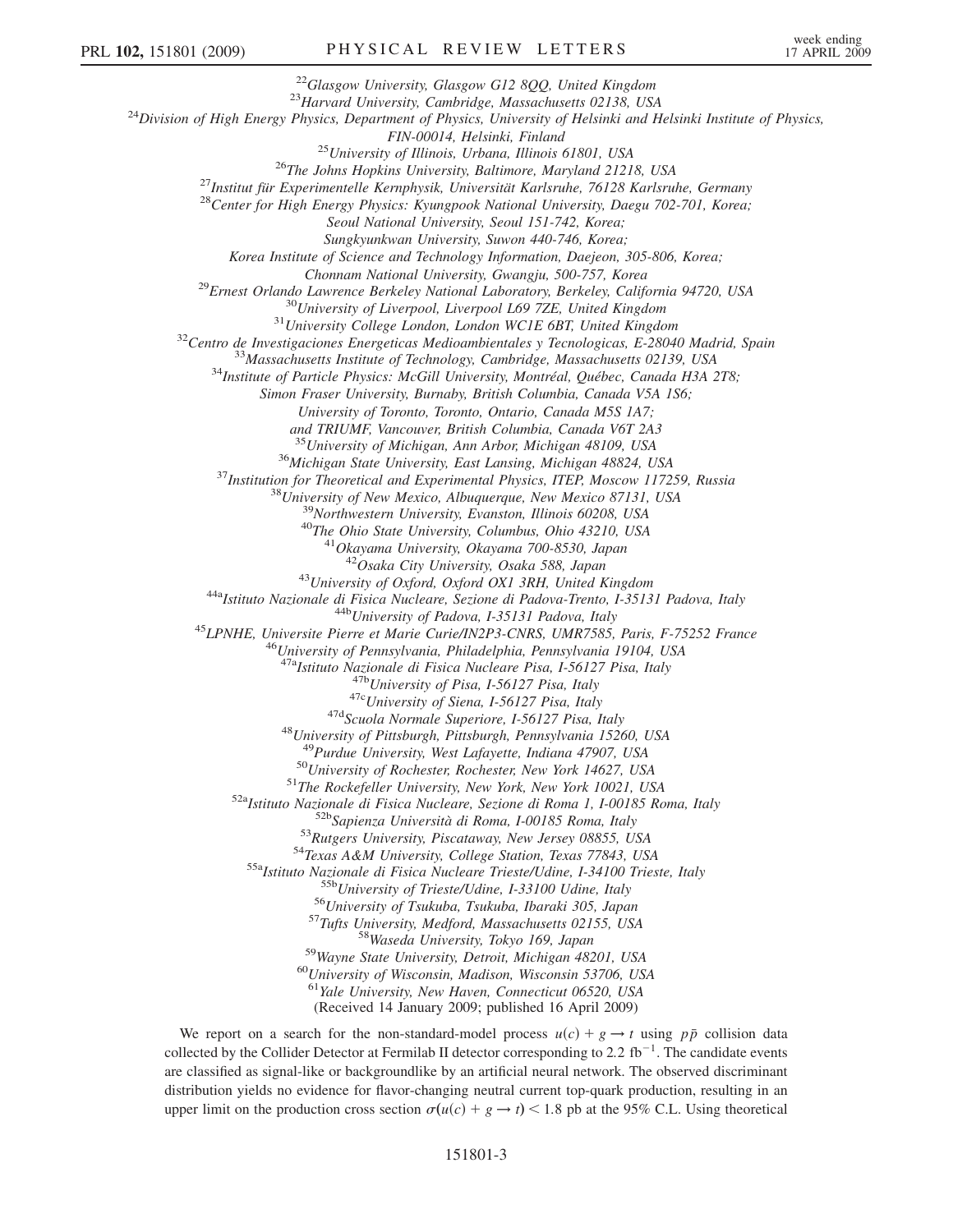predictions we convert the cross section limit to upper limits on flavor-changing neutral current branching ratios:  $B(t \to u + g) < 3.9 \times 10^{-4}$  and  $B(t \to c + g) < 5.7 \times 10^{-3}$ .

DOI: [10.1103/PhysRevLett.102.151801](http://dx.doi.org/10.1103/PhysRevLett.102.151801) PACS numbers: 13.85.Rm, 12.15.Mm, 14.65.Ha

In the standard model (SM) of particle physics the flavor quantum number of fermions can be changed by charged currents, i.e., weak interactions mediated by the exchange of a  $W^{\pm}$  boson. Flavor-changing neutral currents (FCNC) are absent at the tree level, but do occur at higher order in perturbation theory through loop diagrams. These radiative corrections are further suppressed through the GIM mechanism [[1\]](#page-9-0). In the bottom-quark sector the large top-quark mass alleviates the GIM suppression leading to FCNC decays with branching ratios at the level of  $10^{-6}$ , while in the top-quark sector FCNC decays are more strongly suppressed and occur only at the order of  $\mathcal{B} \approx$  $10^{-10}$ – $10^{-14}$  [\[2](#page-9-0)], far beyond the current experimental sensitivity. Therefore, any evidence for FCNC in the top-quark sector will be a signal of physics beyond the SM. Enhanced FCNC effects can be realized in extensions of the SM, such as models with multiple Higgs doublets [[2,3\]](#page-9-0), supersymmetric models with R-parity violation [[4\]](#page-9-0), or topcolorassisted technicolor theories [[5\]](#page-9-0). In certain regions of parameter space of these models the branching ratio of FCNC decays can reach levels of  $10^{-3}$ – $10^{-5}$ . But even with such an enhancement the detection of FCNC topquark decays remains a very challenging task at the Tevatron: First, because one can only expect to reconstruct a few top quarks in these modes, and second, because the background for the most promising mode,  $t \rightarrow cg$ , is very difficult to discern from generic multijet production via quantum chromodynamics (QCD). It has therefore been suggested to search for FCNC couplings in top-quark production, rather than top-quark decay [\[6,7](#page-9-0)].

In this Letter we present a search for the non-SM single top-quark production processes  $u(c) + g \rightarrow t$ . We do not consider a particular model, but perform a modelindependent search based on an effective theory [[6\]](#page-9-0) that contains additional flavor-changing operators in the Lagrangian

$$
g_s \frac{\kappa_{tug}}{\Lambda} \bar{u} \sigma^{\mu\nu} \frac{\lambda^a}{2} t G^a_{\mu\nu} + g_s \frac{\kappa_{tcg}}{\Lambda} \bar{c} \sigma^{\mu\nu} \frac{\lambda^a}{2} t G^a_{\mu\nu} + \text{H.c. (1)}
$$

Here  $\kappa_{tug}$  and  $\kappa_{tcg}$  are dimensionless parameters that relate the strength of the new, anomalous coupling to the strong coupling constant  $g_s$  and  $\Lambda$  is the new physics scale,<br>related to the mass cutoff above which the effective theory related to the mass cutoff above which the effective theory breaks down. The gluon field tensor is denoted  $G^a_{\mu\nu}$ , the  $\lambda^a$ <br>are the Gall Mann matrices, and  $\sigma^{\mu\nu} = i \int \gamma^{\mu} d^{\nu}$  trans. are the Gell-Mann matrices, and  $\sigma^{\mu\nu} \equiv \frac{i}{2} [\gamma^{\mu}, \gamma^{\nu}]$  trans-<br>forms as a tensor under the Lorentz group. The existence of forms as a tensor under the Lorentz group. The existence of FCNC operators allows the production of top quarks via  $u(c) + g \rightarrow t$ , but also non-SM decays  $t \rightarrow u(c) + g$ . In the allowed region of parameter space for  $\kappa_{tug}$  and  $\kappa_{tcg}$  and  $\kappa_{tcg}$  and  $\kappa_{tcg}$  and  $\kappa_{tcg}$  and  $\kappa_{tcg}$  and  $\kappa_{tcg}$  and  $\kappa_{tcg}$  and  $\kappa_{tcg}$  and  $\kappa_{tcg}$  and  $\kappa_{tcg}$  and  $\kappa_{tcg}$  and  $\kappa_{tcg}$  a experimentally favorable situation occurs. While the FCNC production cross section of top quarks is in the range of several picobarns, the branching ratio of FCNC decays is very small, and top quarks can thus be reconstructed in the SM decay mode  $t \rightarrow Wb$ . While u quarks are constituent quarks of the proton, c quarks, as needed for the process  $c + g \rightarrow t$ , occur as sea quarks originating from a gluon splitting into a  $c\bar{c}$  pair. In the SM, top quarks are either produced as  $t\bar{t}$  pairs by the strong interaction or<br>singly via the exchange of a virtual W boson. The pairsingly via the exchange of a virtual W boson. The pairproduction process is firmly established experimentally with a cross section of about 7 pb. Evidence for SM single top-quark production has been shown by CDF [\[8\]](#page-9-0) and D0 [\[9\]](#page-9-0), yielding a cross section around 3 pb.

Our analysis is the first one at the Tevatron searching for the  $2 \rightarrow 1$  processes  $u(c) + g \rightarrow t$ , while a previous D0 analysis [[10\]](#page-9-0) has looked for  $2 \rightarrow 2$  processes, such as  $q\bar{q} \to t\bar{u}$ ,  $ug \to tg$ , or  $gg \to t\bar{u}$ , resulting in upper limits<br>of  $\kappa$ ,  $/\lambda < 0.037$  TeV<sup>-1</sup> and  $\kappa$ ,  $/\lambda < 0.15$  TeV<sup>-1</sup> at of  $\kappa_{tug}/\Lambda < 0.037 \text{ TeV}^{-1}$  and  $\kappa_{tcg}/\Lambda < 0.15 \text{ TeV}^{-1}$  at the 95% C I. ECNC couplings to the top quark involving the 95% C.L. FCNC couplings to the top quark involving the photon or Z boson have been constrained by the analysis of top-quark decays at the Tevatron [[11](#page-9-0)], the search for  $e^+e^- \rightarrow t\bar{c}/t\bar{u}$  reactions at LEP, see, e.g., [[12](#page-9-0)], and the search for  $ep \rightarrow e + t + X$  reactions at HERA [\[13,14\]](#page-9-0).

The analysis presented here uses  $p\bar{p}$  collision data at  $\sqrt{s}$  = 1.96 TeV collected by the CDF II detector [[15](#page-9-0)] at the Fermilab Tevatron between March 2002 and August 2007. The data set corresponds to an integrated luminosity of 2.2 fb<sup>-1</sup>. We select a set of candidate events in the  $t \rightarrow Wb \rightarrow \ell \nu b$  topology based on the event selection used for the measurement of SM single top-quark production [[8](#page-9-0)]. We require exactly one isolated [\[16\]](#page-9-0) elec-tron with transverse energy [[17](#page-9-0)]  $E_T > 20$  GeV or one isolated muon with  $p_T > 20 \text{ GeV}/c$ , missing transverse energy  $E_T > 25$  GeV, and exactly one jet with pseudora-pidity [[17](#page-9-0)]  $|\eta| \le 2.8$  and  $E_T > 20$  GeV. The jet is further required to contain a reconstructed secondary vertex consistent with the decay of a  $b$  hadron [[18](#page-9-0)]. After all selection cuts we observe 2472 candidate events.

Background yields from diboson processes WW, WZ,  $ZZ$ , and  $t\bar{t}$  production are predicted using PYTHIA [\[19\]](#page-9-0)<br>Monte Carlo (MC) samples normalized to next-to-leading Monte Carlo (MC) samples, normalized to next-to-leading order (NLO) cross sections [[20](#page-9-0),[21](#page-9-0)]. SM single top-quark rates are estimated with simulated events from the treelevel matrix-element generator MADEVENT [\[22\]](#page-9-0), subsequent showering with PYTHIA, and normalization to NLO cross sections [\[23\]](#page-9-0). The processes with vector bosons (W or Z) plus jets are generated with ALPGEN [\[24\]](#page-9-0), with parton showering and underlying event simulated with PYTHIA. Using a compound model [[8](#page-9-0)] based on simulated events, theoretical cross sections, and normalizations in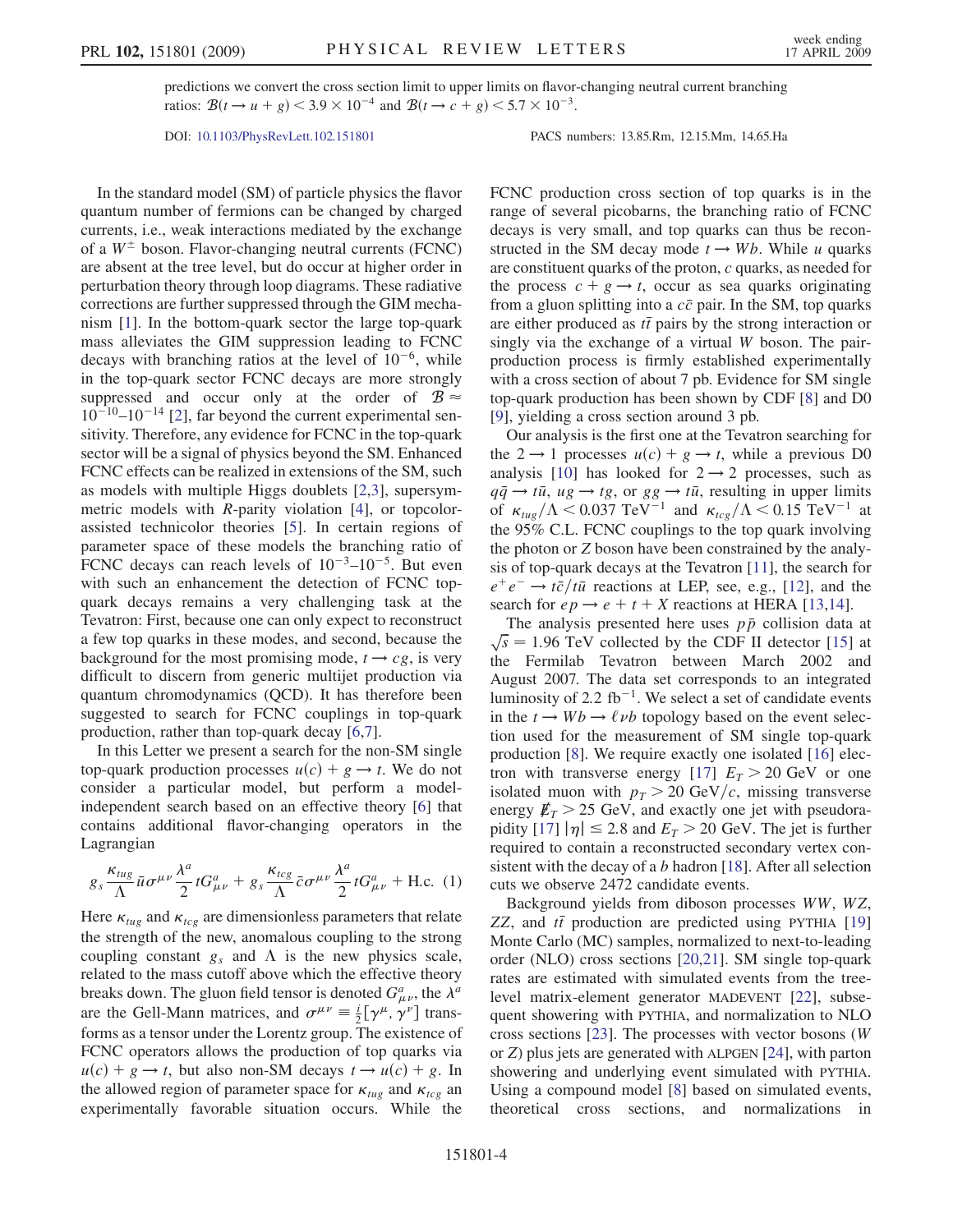background-dominated regions we predict the composition of the  $W + 1$  jet data set as given in Table I. Top-quark events produced via the processes  $u(c) + g \rightarrow t$  are simulated using the matrix-element generator TOPREX [\[25\]](#page-9-0), followed by parton showering with PYTHIA. For the event generation, the coupling constants have been chosen to yield a cross section of 1 pb, which corresponds to the approximate sensitivity to the process with the data set we analyzed. By investigating kinematic distributions at parton level, we verified that the event kinematics do not depend on that choice of parameters within the range relevant for our analysis. Under the assumption that  $\kappa_{tug} = \kappa$  the tug coupling contributes 0.94 pp and the top -coupling 0.06 pb. For a total FCNC top-quark cross section  $\kappa_{tcg}$  the tug coupling contributes 0.94 pb and the tcg of 1 pb we expect a yield of  $35.3 \pm 5.3$  events.

For an efficient background rejection, we employ the same neural-network technology as used in the search for SM single top-quark production [[8,26](#page-9-0)]. Neural networks (NN) have the advantage that correlations between the discriminating input variables are identified and utilized to optimize the separation power between signal and background processes. The networks are developed using the NEUROBAYES analysis package [\[27\]](#page-9-0), which combines a three-layer feedforward neural network with a complex and robust preprocessing of the input variables. The network infrastructure consists of one input node for each input variable plus one bias node, 15 hidden nodes, and one output node, which gives a continuous output in the interval  $[-1, 1]$ . We train the NN on the samples of simulated events listed above using a mixture of 50% signal events and 50% background events. The background composition is chosen in the proportions given in Table I, with SM single top-quark events included as background. In total, we use 14 variables that show significant discriminating power between signal and background. Variables derived directly from the four-vectors of reconstructed particles are the  $p_T$  and the  $\eta$  of the charged lepton, the  $p_T$  of the jet, the difference in azimuth angle between the jet and  $\not\hspace{-.15cm}/F_T$ , and between the lepton and  $\not\hspace{-1.2mm}E_T$ , as well as the  $\Delta R$  between the

TABLE I. Predicted sample composition and observed number of  $W + 1$  jet events in 2.2 fb<sup>-1</sup> of CDF run II data.

| Process                   | Expected events    |
|---------------------------|--------------------|
| $Wb\bar{b}$ , $Wc\bar{c}$ | $750.9 \pm 225.3$  |
| Wc                        | $622.3 \pm 186.7$  |
| $Wq\bar{q}$               | $769.9 \pm 100.5$  |
| $t\bar{t}$                | $12.3 + 1.8$       |
| QCD multijet              | $43.0 \pm 17.2$    |
| Diboson                   | $19.9 \pm 2.0$     |
| $Z + jets$                | $26.6 + 4.2$       |
| SM single top             | $24.4 \pm 3.6$     |
| Total prediction          | $2269.3 \pm 434.3$ |
| Observed                  | 2472               |

charged lepton and the jet. The W-boson candidate is reconstructed in its leptonic decay mode from the charged lepton and  $\not{E}_T$  applying the kinematical constraint  $M_{\ell \nu} = M_{\nu \nu} = 80.4$  GeV/ $c^2$ . The twofold ambiguity for the z  $M_W = 80.4 \text{ GeV}/c^2$ . The twofold ambiguity for the z component of the neutrino momentum is resolved by choosing the smaller  $|p_{z,v}|$  solution. Based on the W-boson reconstruction we define two input variables: the transverse mass  $M_{T,\ell\nu}$  and  $\eta_{\ell\nu}$ . We further reconstruct top-quark candidates by adding the jet to the reconstructed W boson and thereby define the following input variables:  $M_{\ell \nu j}$ ,  $M_{T,\ell \nu j}$ , the rapidity  $y_{\ell \nu j}$ , and  $Q_{\ell} \eta_{\ell \nu j}$  where  $Q_{\ell}$  is the charge of the lepton. An additional input variable is the output of an advanced jet-flavor separating tool mainly developed to increase the sensitivity of the SM single top-quark searches [[26](#page-9-0)]. To describe the event shape in general, we use the aplanarity of the reconstructed topquark decay system [[28](#page-9-0)].

We apply the NN to the samples of simulated events and obtain template distributions of the network output for all physics processes considered. The template distributions of the most important background processes and the signal are shown in Fig. [1\(a\).](#page-8-0) As can be seen, the separation between FCNC top-quark events and SM single top-quark events is only marginal. The templates are weighted by their expected event yields and the resulting composite model is compared to the NN-output distribution observed in collision data in Fig. [1\(b\)](#page-8-0).

To measure the potential content of FCNC-produced top quarks in the observed data set, we perform a binned maximum likelihood fit of the NN-output distribution. The effect of systematic uncertainties is parametrized in the likelihood function including the correlation of rate normalization effects and shape distortions of the template distributions. Uncertainties in the jet energy scale, b-tagging efficiencies, lepton identification and trigger efficiencies, the amount of initial and final state radiation, parton distribution functions, factorization and renormalization scale dependence, and Monte Carlo modeling have been explored and incorporated in this analysis. We integrate over all parameters describing systematic uncertainties in the likelihood function using Gaussian priors. The rate of  $Wb\bar{b}$  and  $Wc\bar{c}$  events is required to be positive, but otherwise unconstrained. Applying a prior probability density, that is 0 if the FCNC cross section is negative and 1 elsewhere, we obtain the posterior probability density. No significant rate of top quarks produced by FCNC is observed and we set an upper limit on the cross section of 1.8 pb at the 95% C.L., which is in good agreement with the expected upper limit of 1.3 pb obtained from ensemble tests. The probability to obtain an upper limit higher than the observed 1.8 pb under the assumption that FCNC topquark production does not exist is 28%.

Using theoretical predictions of  $\sigma(u(c) + g \rightarrow t)$ , which include threshold resummation effects [[29](#page-9-0),[30](#page-9-0)], we convert the upper limit on the cross section into upper limits on the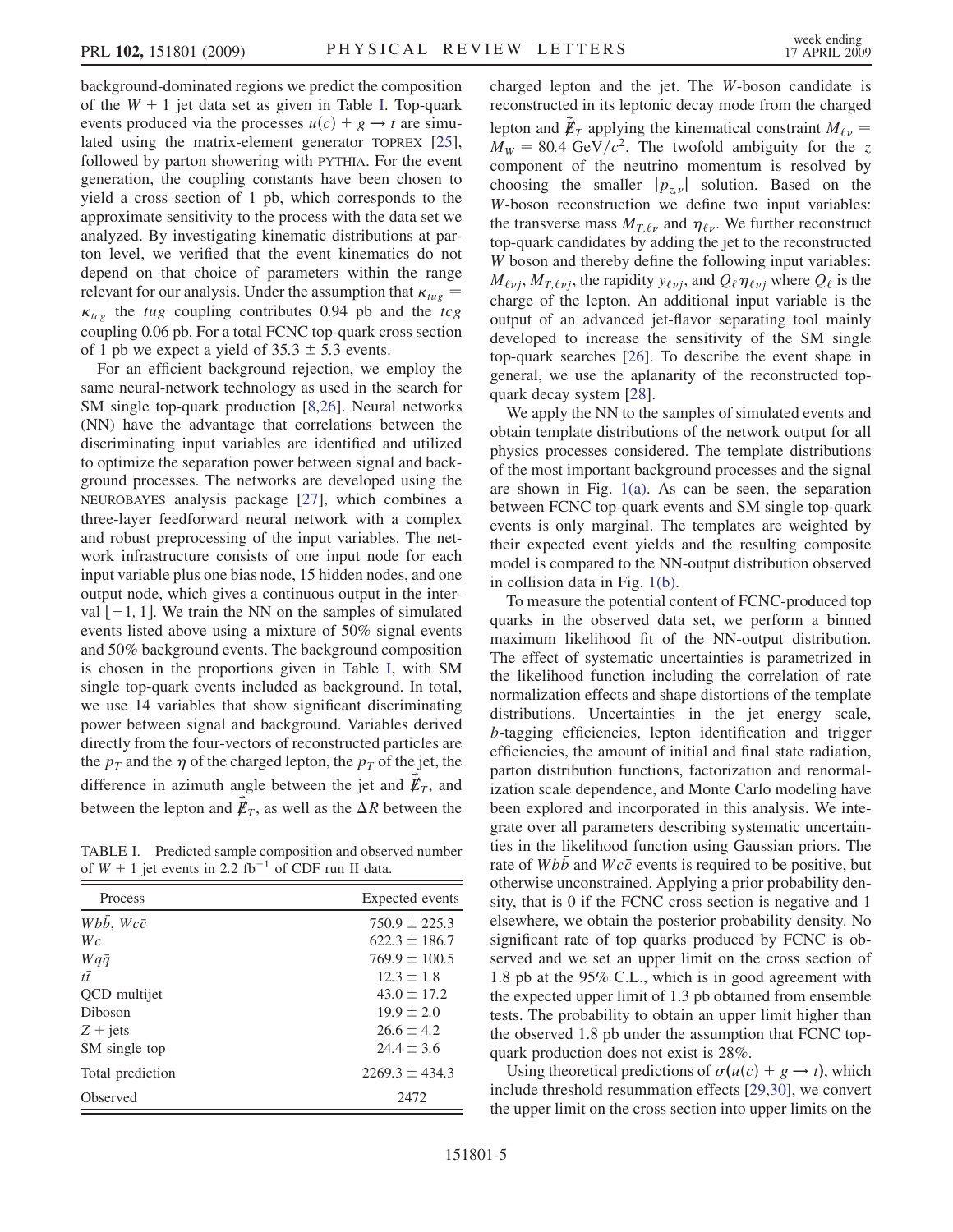<span id="page-8-0"></span>

FIG. 1 (color online). Distribution of the NN discriminant. (a) Discriminant shapes for the different physics processes normalized to unit area. (b) The composite model is compared to the distribution observed in collision data. The inset shows the high NN-output region, where top-quark events contribute the most.

FCNC coupling constants at the 95% C.L. and find  $\kappa_{tug}/\Lambda < 0.018 \text{ TeV}^{-1}$  assuming  $\kappa_{tcg} = 0$ , and  $\kappa_{tcg}/\Lambda < 0.069 \text{ TeV}^{-1}$  assuming  $\kappa_{tug} = 0$ . Using predictions at NI O [31], we also express these limits on the coupling NLO [\[31\]](#page-9-0), we also express these limits on the coupling constants in terms of limits on the FCNC branching ratios and obtain  $\mathcal{B}(t \to u + g) < 3.9 \times 10^{-4}$  and  $\mathcal{B}(t \to c + g) < 5.7 \times 10^{-3}$  $(c + g) < 5.7 \times 10^{-3}$ .<br>For the first time we

For the first time we have explored the  $W + 1$  jet data set in search for top quarks produced by gluon-induced FCNC via the processes  $u(c) + g \rightarrow t$ . No evidence for such processes is found, resulting in the most stringent limits on the branching fractions for FCNC top-quark decays.

The authors express their gratitude to Chong Sheng Li of Peking University for very useful communication and for providing a new calculation of FCNC top-quark branching ratios in a very timely fashion. We thank the Fermilab staff

and the technical staffs of the participating institutions for their vital contributions. This work was supported by the U.S. Department of Energy and National Science Foundation; the Italian Istituto Nazionale di Fisica Nucleare; the Ministry of Education, Culture, Sports, Science and Technology of Japan; the Natural Sciences and Engineering Research Council of Canada; the National Science Council of the Republic of China; the Swiss National Science Foundation; the A.P. Sloan Foundation; the Bundesministerium für Bildung und Forschung, Germany; the Korean Science and Engineering Foundation and the Korean Research Foundation; the Science and Technology Facilities Council and the Royal Society, U.K.; the Institut National de Physique Nucleaire et Physique des Particules/CNRS; the Russian Foundation for Basic Research; the Ministerio de Ciencia e Innovación, and Programa Consolider-Ingenio 2010, Spain; the Slovak R&D Agency; and the Academy of Finland.

[a](#page-4-0) Deceased.

- [b](#page-3-0)Visitor from University of Massachusetts Amherst, Amherst, MA 01003, USA.
- <sup>[c](#page-4-0)</sup>Visitor from Universiteit Antwerpen, B-2610 Antwerp, Belgium.
- [d](#page-3-0) Visitor from University of Bristol, Bristol BS8 1TL, United Kingdom.
- [e](#page-4-0) Visitor from Chinese Academy of Sciences, Beijing 100864, China.
- [f](#page-3-0) Visitor from Istituto Nazionale di Fisica Nucleare, Sezione di Cagliari, 09042 Monserrato (Cagliari), Italy.
- [g](#page-4-0) Visitor from University of California Irvine, Irvine, CA 92697, USA.
- [h](#page-4-0) Visitor from University of California Santa Cruz, Santa Cruz, CA 95064, USA.
- [i](#page-4-0) Visitor from Cornell University, Ithaca, NY 14853, USA.
- [j](#page-4-0) Visitor from University of Cyprus, Nicosia CY-1678, Cyprus.
- [k](#page-3-0) Visitor from University College Dublin, Dublin 4, Ireland. [l](#page-3-0) Visitor from University of Edinburgh, Edinburgh EH9 3JZ, United Kingdom.
- [mV](#page-3-0)isitor from University of Fukui, Fukui City, Fukui Prefecture, Japan 910-0017.
- [n](#page-4-0) Visitor from Kinki University, Higashi-Osaka City, Japan 577-8502.
- <sup>[o](#page-3-0)</sup>Visitor from Universidad Iberoamericana, Mexico D.F., Mexico.
- <su[p](#page-3-0)>p</sup>Visitor from Queen Mary, University of London, London, E1 4NS, United Kingdom.
- <sup>[q](#page-4-0)</sup>Visitor from University of Manchester, Manchester M13 9PL, United Kingdom.
- [r](#page-4-0) Visitor from Nagasaki Institute of Applied Science, Nagasaki, Japan.
- [s](#page-3-0) Visitor from University of Notre Dame, Notre Dame, IN 46556, USA.